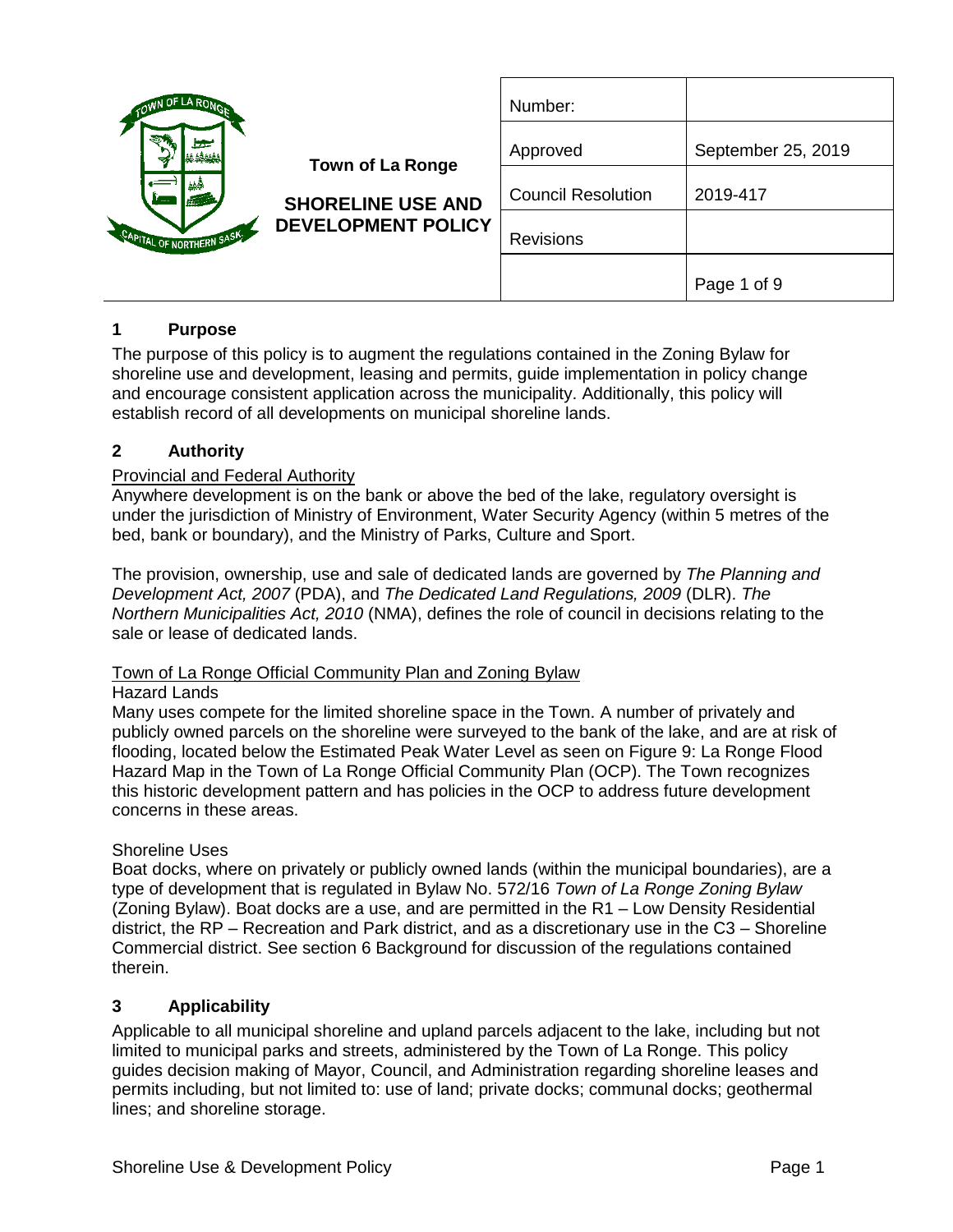### **4 Responsibility**

- 4.1 Town Council is responsible for:
	- (a) Decisions specific to the sale or lease of municipal park land or dedicated lands (s145 NMA);
	- (b) Future planning direction and policy for the improvement of municipal lands, and land use in compliance with all applicable provincial legislation (such as *The Statements of Provincial Interest Regulations*).
- 4.2 Town Administration or designate(s) is responsible for:
	- (a) Receiving and responding to requests related to leases, development and changes in use of municipal shoreline and upland parcels adjacent to the lake;
	- (b) Reviewing and evaluating proposed development and changes in use of municipally controlled shoreline lands administered by the Town of La Ronge;
	- (c) Preparing a background report and presenting to Council requests for the sale or lease of municipal shoreline and upland parcels adjacent to the lake
	- (d) Ensuring that applications comply with all applicable Town of La Ronge Bylaws and policies, and all provincial and federal legislation.
	- (e) Enforcement related to dock permitting, land use, and Upland Shoreline Lease Agreements.

#### **5 Definitions**

For the purposes of this policy, the following definitions are used:

COMMERCIAL DOCK: a dock providing access for commercial business(es) or multiple individuals to their vessels. Typical examples include float plane base docks, and marinas offering slips for rent that are not defined as a Residential Use Dock.

DEDICATED LANDS: Dedicated lands include buffer strips, environmental reserves, municipal reserves and walkways. Generally noted by legal land descriptions in land titling system with parcel designators PR, MR, ER, or R. These lands are and subject to the PDA and the DLR*.* 

DOCK: a structure used for the purpose of mooring vessel(s) and for providing pedestrian access to and from moored vessel(s) and can consist of a single dock, wharf or pier, including walkway and access ramp.

LESSEE: a person or persons whom have right to land or improvements as an occupant, tenant or mortgagee of a property parcel, through agreement with a property owner and are responsible for tax or taxes of the municipality

MUNICIPAL RESERVE (MR): see DEDICATED LANDS.

MUNICIPAL SHORELINE: municipally owned or controlled lands within the Town boundary and abutting Lac La Ronge. These lands may be regular surface parcels, or may be dedicated lands and does not include shoreline that is administered by a provincial ministry or agency.

MUNICIPAL PARK LAND: Lands designated in the OCP Future Land Use Maps, as Recreation and Park use, and land zoned as RP-Recreation and Park in the Zoning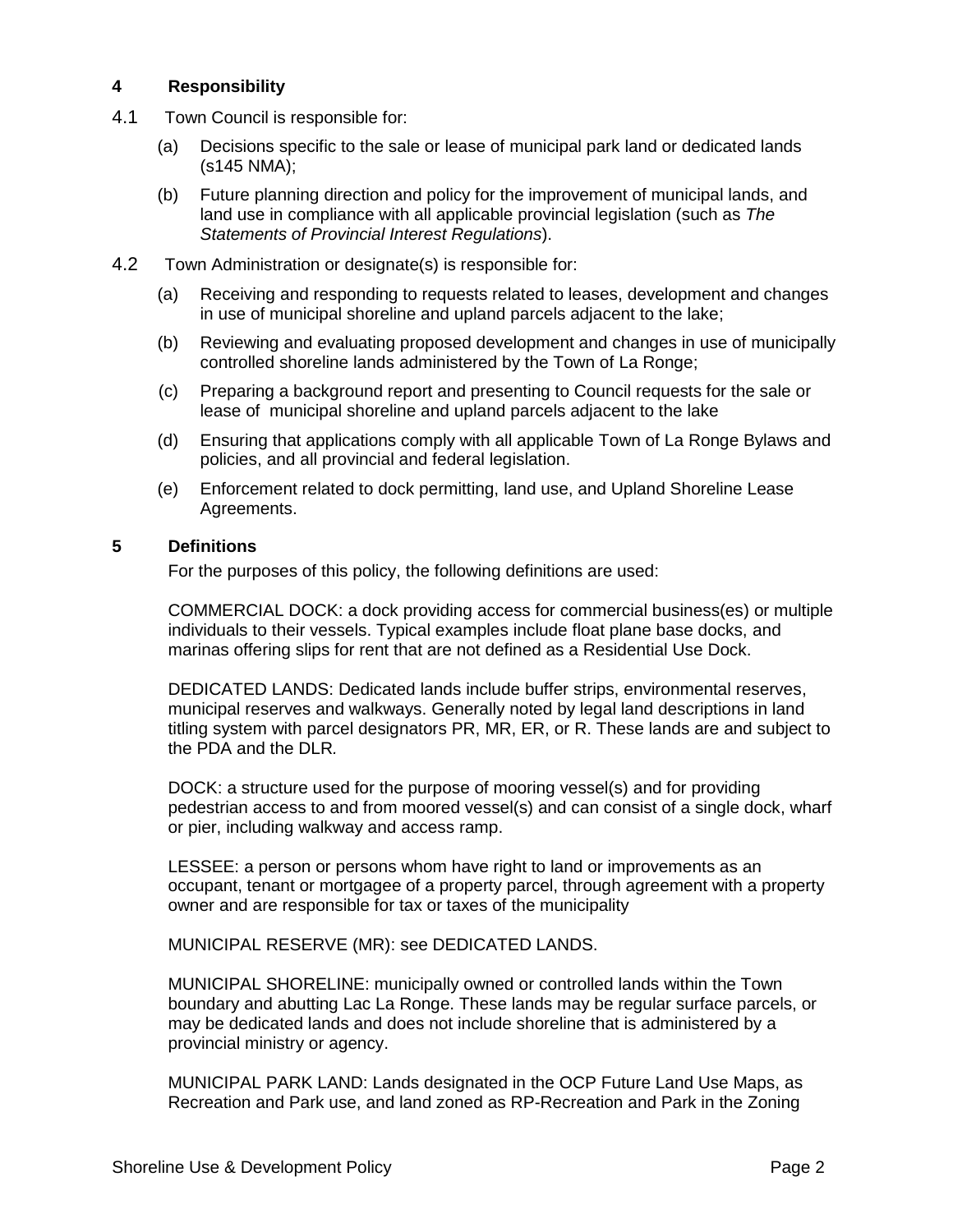Bylaw.

RESIDENTIAL USE DOCK: Docks permitted through the Zoning Bylaw located on dedicated lands and associated with an R1 – Low Density Residential District lakeview property, or a C3 – Shoreline Commercial District property with an existing legal nonconforming residence.

RIPARIAN AREA: the transition zones between land and water environments located along streams, lakes, springs, and coulees. Characterized as plant communities different from terrestrial upland vegetation.

SHORELINE: the line where a waterbody meets land.

UPLAND SHORELINE LEASE: an area as defined within a lease agreement between the Town and a lessee where permissions are granted for the use of municipally controlled or owned land. Leased lands may be on municipal reserve, and are subject to all applicable legislation.

#### <span id="page-2-0"></span>**6 Background**

The Town of La Ronge has historically regulated access to personal and commercial docks along municipal reserve lands and other municipally controlled shoreline adjacent lands in a number areas. Municipal Reserve and municipal park land may be used for open space, parks, recreation facilities, public buildings, schools, natural areas and horticultural or agricultural uses. Within Town, there are a variety of uses meeting the shoreline, and on land that is both municipally and privately owned.

Important to all decisions impacting the shoreline, is the need for the Town to protect its potable water supply. The regional water corporation draws from the lake to supply the Water Treatment Plant. Large pollutants are filtered out, but smaller pollutants can still enter the system, impacting the efficacy and safety of potable water treatment. Reducing the amount of pollutants entering the water begins with regulating development immediately along the shoreline.

Boat docks are currently a permitted use in 3 districts - the R1 and RP districts as permitted uses, and in the C3 district as a discretionary use. Of note in these regulations, is that one floating (temporary/seasonal) dock is permitted per adjacent lakeview lot if that adjacent residential property line is less than 50m from the bank of the lake. This regulation, adopted in 2016 as part of the Zoning Bylaw, removes the need to lease municipal reserve to access a residential use dock. Section 4.31 of the Zoning Bylaw provides for all regulation related to shoreline development, and should be read in its entirety in conjunction with this policy (See APPENDIX).

## **7 Policy**

### *Purchase, Sale, Lease and Development*

- 7.1 Municipal shoreline parcels should be preserved for public use and are not encouraged to be exchanged or sold, except where a defensible case can be made presenting that the land is not valuable as part of the public inventory. If land is to be exchanged or sold, the Town will strive to maintain or increase the land inventory.
- 7.2 The Town will consider the purchase and dedication of any waterfront parcel up for private sale, to increase municipal control of the waterfront and increase public access to the shoreline.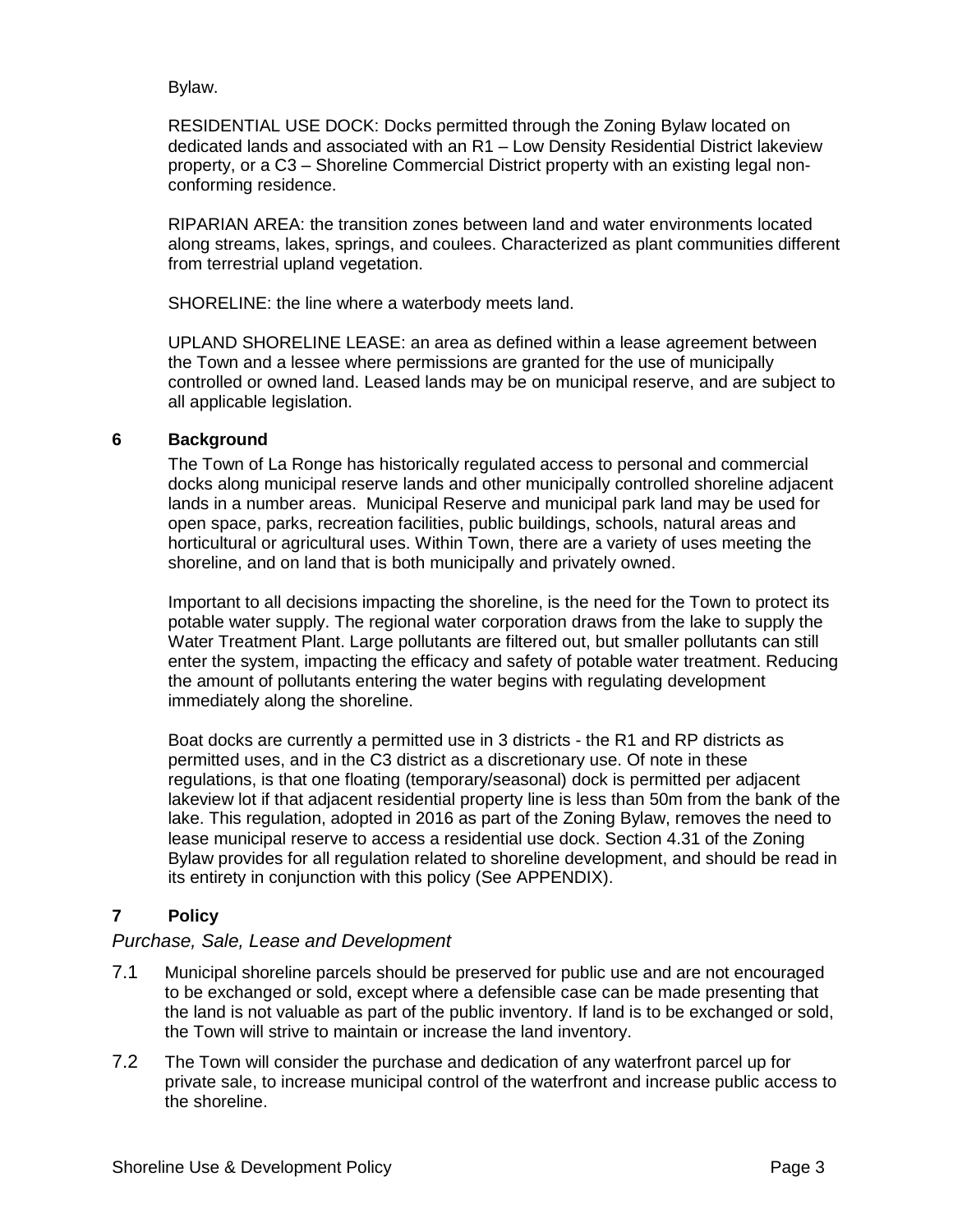- 7.3 Council and Administration will consider all applicable policies contained within section 5.6 in the OCP in addition to those contained within this document for all applications or petitions proposing change of use or development at the shoreline.
- 7.4 Where applicable, applications shall provide proof of compliance with applicable legislation. Examples may include:
	- Water Security Agency Aquatic Habitat Protection Permit
- 7.5 Upland Shoreline Lease Agreements, in all cases, must address:
	- The specific use(s) the agreement is being entered into for;
	- Reference to any conditions of permitting for temporary developments;
	- Maintenance standards:
	- Public liability insurance requirements; and
	- Any sublease provisions.
- 7.6 Council will only issue time-limited leases (5 year maximum) or permits for municipally controlled or dedicated lands adjacent to the shoreline that include provisions for, but not limited to, extension of the lease or permit, protection of sensitive areas; alteration of shorelines, removal of developments, and remediation of the site.
- 7.7 Consideration of all requests for Upland Shoreline Leases shall consider:
	- (a) That there will be no permanent development on municipal land;
	- (b) Proposed alteration of the shoreline;
	- (c) Compatibility of the proposed use with the land, and adjacent lands; and
	- (d) How the use will impact public access to the shoreline, and the inventory of municipal shoreline lands.
- 7.8 Upland Shoreline Leases shall ensure that:
	- (a) Development carried out be temporary/removable once the lease is terminated; and
	- (b) Development carried out be compatible with the current or future use of the public reserve or municipal reserve;
	- (c) Public access will be maintained. However, where warranted by the use provided for in the lease, landscaping or other means to manage public access onto that portion of municipal reserve may be part of the agreement.
- 7.9 Lease rate calculation will be determined by resolution of Council, reviewed and set periodically, taking into account market value of the land, value of the land to the public inventory, adopted or endorsed future land use and related plans, and market tolerance of the price set. Pricing will be appended to this policy by resolution of Council when set.
	- (a) Recognizing that larger lease areas are required and are more intensively used for commercial purposes, a different lease rate may be set for leases 15,000 square feet (1393.5 square metres) and greater in size. Lease areas less than 15,000 square feet are recognized being more likely for domestic purposes, and used less intensively.
	- (b) Where there is a dispute between the Town and the lessee regarding the calculation of the site size or the market value assessment of the lease rate, the lessee may engage a qualified professional, at their expense, to provide a proposed site size calculation or market value. The lessee must provide Council an original copy of that assessment for their consideration.
- 7.10 Any individual building, facility or structure on municipal shoreline lands shall be no larger than a floor area of  $9.29 \text{ m}^2$  (100 ft<sup>2</sup>).
- 7.11 There shall be a maximum of two (2) of buildings, facilities, or structures on an individual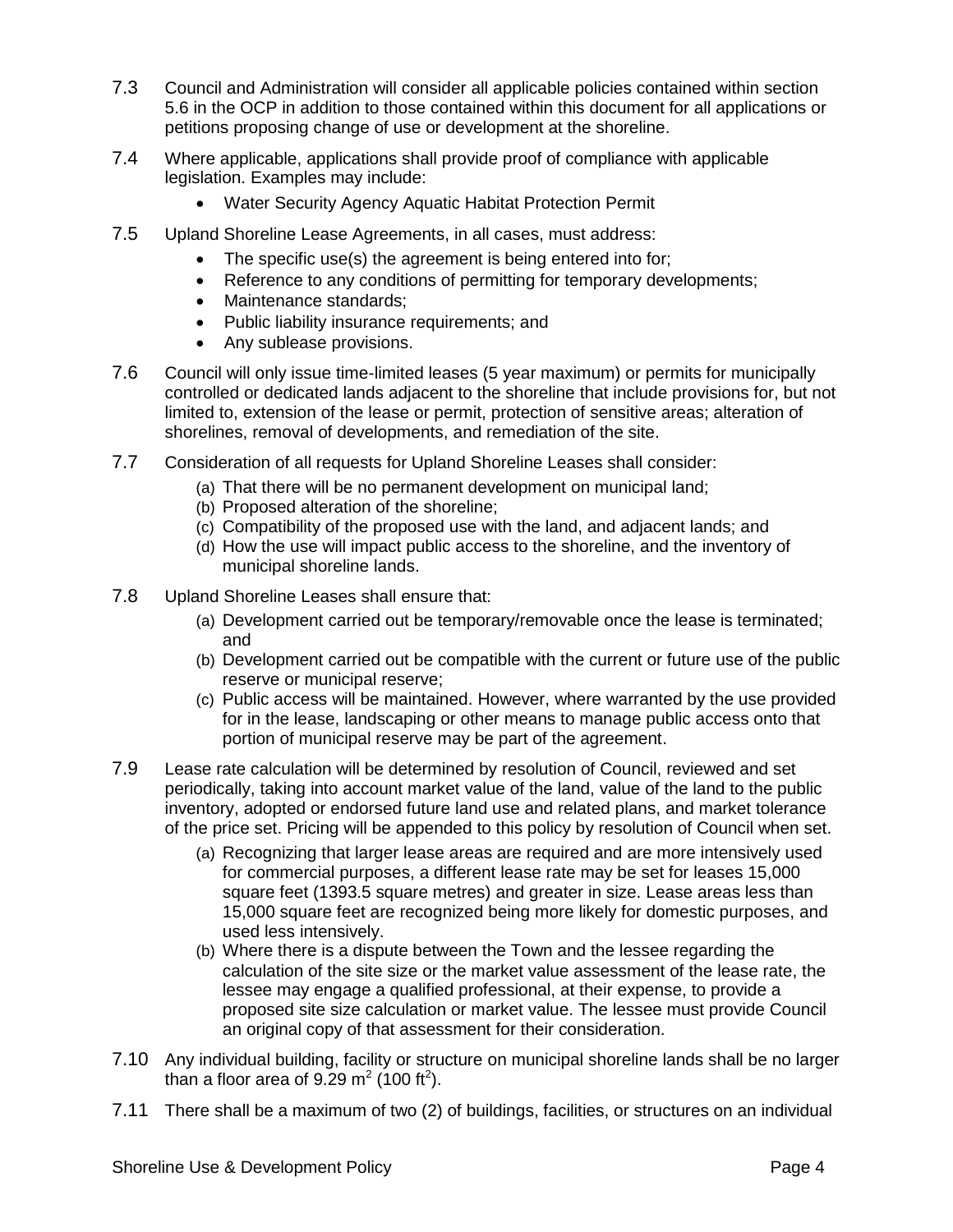upland shoreline lease. There shall be no buildings, facilities or structures other than permitted docks placed on unleased municipal shoreline lands by any individual or business other than the Town of La Ronge.

- 7.12 The storage of docks on dedicated lands may be permitted as a condition of a Development Permit, and will adhere to the following requirements:
	- (a) The dock shall be stored in a location on the parcel approved and documented by the Town of La Ronge Administration;
	- (b) The dock, once moved to the storage location must be conspicuously marked with flexible poles and high visibility flag tape or reflective markers visible above typical snowpack;
	- (c) If at any time the stored location of the dock is identified as a public safety hazard, the dock owner will be responsible for all costs and actions required for its relocation.
- 7.13 The following Dock Guidelines and Evaluation Criteria shall be used by Town Administration or designate when reviewing an application for a dock on municipal dedicated lands:
	- (a) All docks
		- o Shall conform with section 4.31 Shoreline Development in Bylaw No. 572/16 *Town of La Ronge Zoning Bylaw.*
	- (b) Commercial docks
		- o Are defined in the Definitions section of this policy;
		- $\circ$  All commercial docks shall be associated with an adjacent C3 Shoreline Commercial District zoned lakeview property;
		- $\circ$  Shall be considered where direct access to the water is integral to the use, such as for float plane businesses, or commercial marinas;
		- $\circ$  Shall be required to enter into an Upland Shoreline Lease with the Town, ensuring conditions of property maintenance and remediation after lease expiration.
	- (c) Residential Use Docks Private Property
		- o No more than one dock and one boat lift shall be permitted per property;
		- $\circ$  Docks and gangways must be placed a minimum of 3 metres from side lot lines and not extend past projected side lot lines;
		- o Docks shall be minimum of 5 metres from another dock, this requirement may be reduced if satisfactorily demonstrated to the Town Administration due to geographical circumstances and with permission of the adjacent dock owner(s).
	- (d) Residential Use Docks Municipal Property
		- $\circ$  Shall not exceed 3.66 metres (12 feet) in width where attached to the shoreline, and can only be as long as is necessary to ensure sufficient water depth for mooring;
		- $\circ$  Dock applications for joint use or community dock facilities from private individuals will be considered with preference over dock applications that serve individuals;
		- $\circ$  Applications for docks shall be associated with an existing property belonging to the lessee on the Town of La Ronge Tax Roll;
		- o Per section 4.31 of the *Zoning Bylaw*, the total number of docks along the municipal shoreline shall not exceed the number of lakeview properties, (exclusive of private properties that meet the shoreline).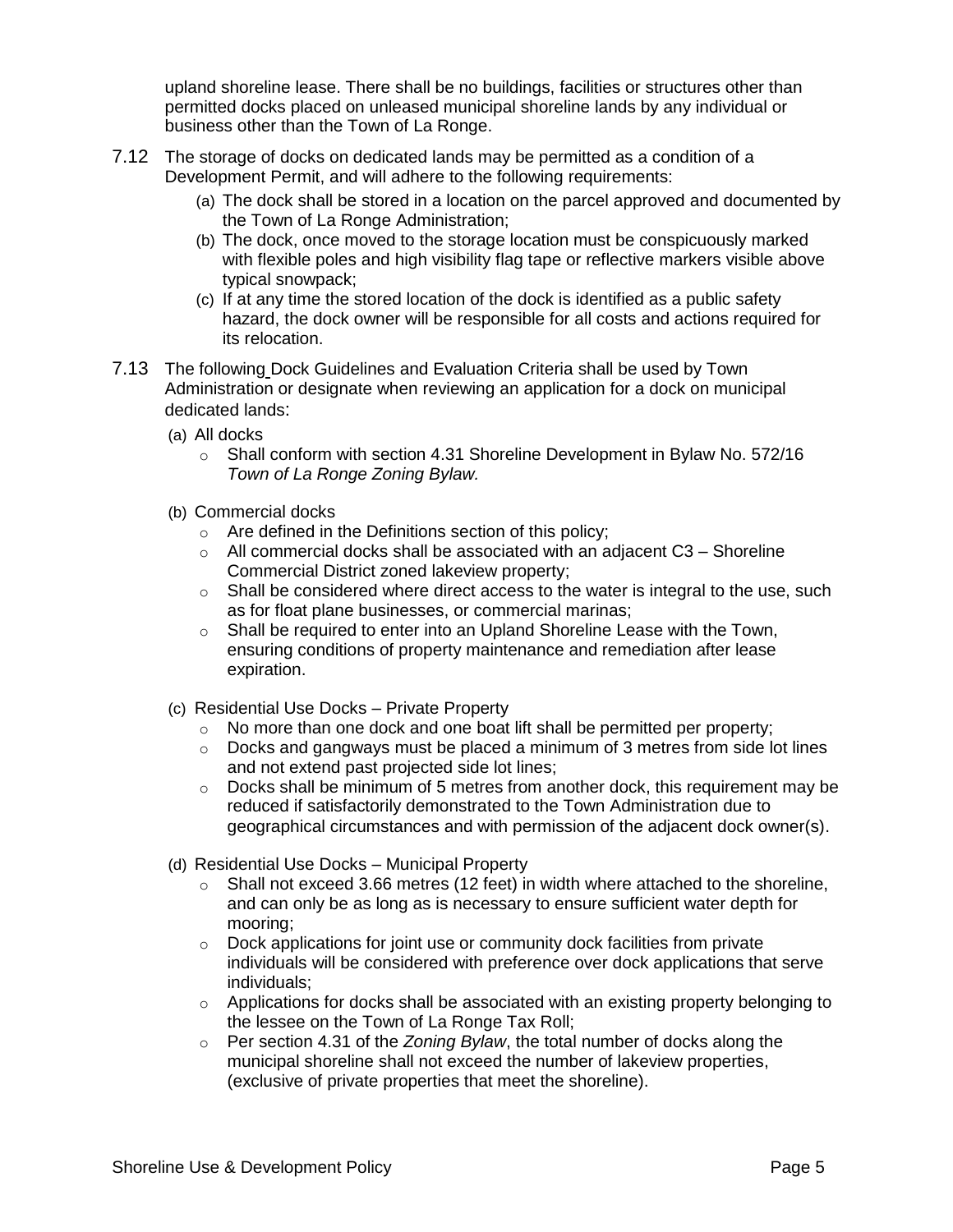### *Access and Municipal Use*

- 7.14 Public access to dedicated lands shall not be restricted by a lessee or permittee.
- 7.15 Public utility infrastructure may be located on any dedicated land as long as the land can still be used for its original purpose.

### *Prohibited and Hazardous Uses*

- 7.16 Excluding municipal facilities, developments prohibited on shoreline dedicated lands include:
	- Private uses (restricting access, permanent development, etc.);
	- Septic tanks:
	- Removal of live trees except for public safety purposes and with appropriate permitting.
- 7.17 Any building, facility or structure which includes storage of gasoline, fuel or hazardous material shall be located above the safe building elevation (where that information is available), and shall be constructed with the most current safety standards. The Town reserves the right to inspect any hazardous development on municipal lands, and serve notice requiring upgrading of safety features.
	- (a) The Development Officer may request a copy of the Permit to Operate for the building, facility or structure for the storage of gasoline, fuel or hazardous material regulated under the *Hazardous Substance and Waste Dangerous Goods Regulations* as part of the Upland Shoreline Lease;
	- (b) Where fuel or hazardous material storage is exempt from *Hazardous Substance and Waste Dangerous Goods Regulations*, the Town of La Ronge shall impose conditions as part of a Development Permit or Upland Shoreline Lease that any building, facility or structure for the storage of gasoline, fuel or hazardous material will meet standards for operation and storage of materials, and meet standards for remediation of the site to previous condition before installation of said building, structure or facility.
- 7.18 A performance bond or letter of guarantee may be required to ensure the removal of developments on Upland Shoreline Leases or where the use may contaminate the land.

### *Continued Enjoyment of Existing Leases & Policy Implementation*

- 7.19 Existing lessees and permitees may continue to enjoy the same privileges as existed prior to the adoption of this policy as long as the use, and valid lease or permit is maintained without interruption of more than 2 months.
- 7.20 Should the use discontinue or change, associated property ownership change, or a lease or permit expires without renewal for a period of 2 months, the Lessee may only enjoy those privileges that conform with this policy.
- 7.21 The Town of La Ronge will make every effort to work with existing leases to bring their lease sites and uses into conformance with this policy.

#### **8 Implementation**

Docks are currently a permitted/discretionary use development in 3 districts. Of note in these regulations, is that one floating dock is permitted per adjacent lakeview lot, if that adjacent residential property line is less than 50m from the bank of the lake. This new regulation, adopted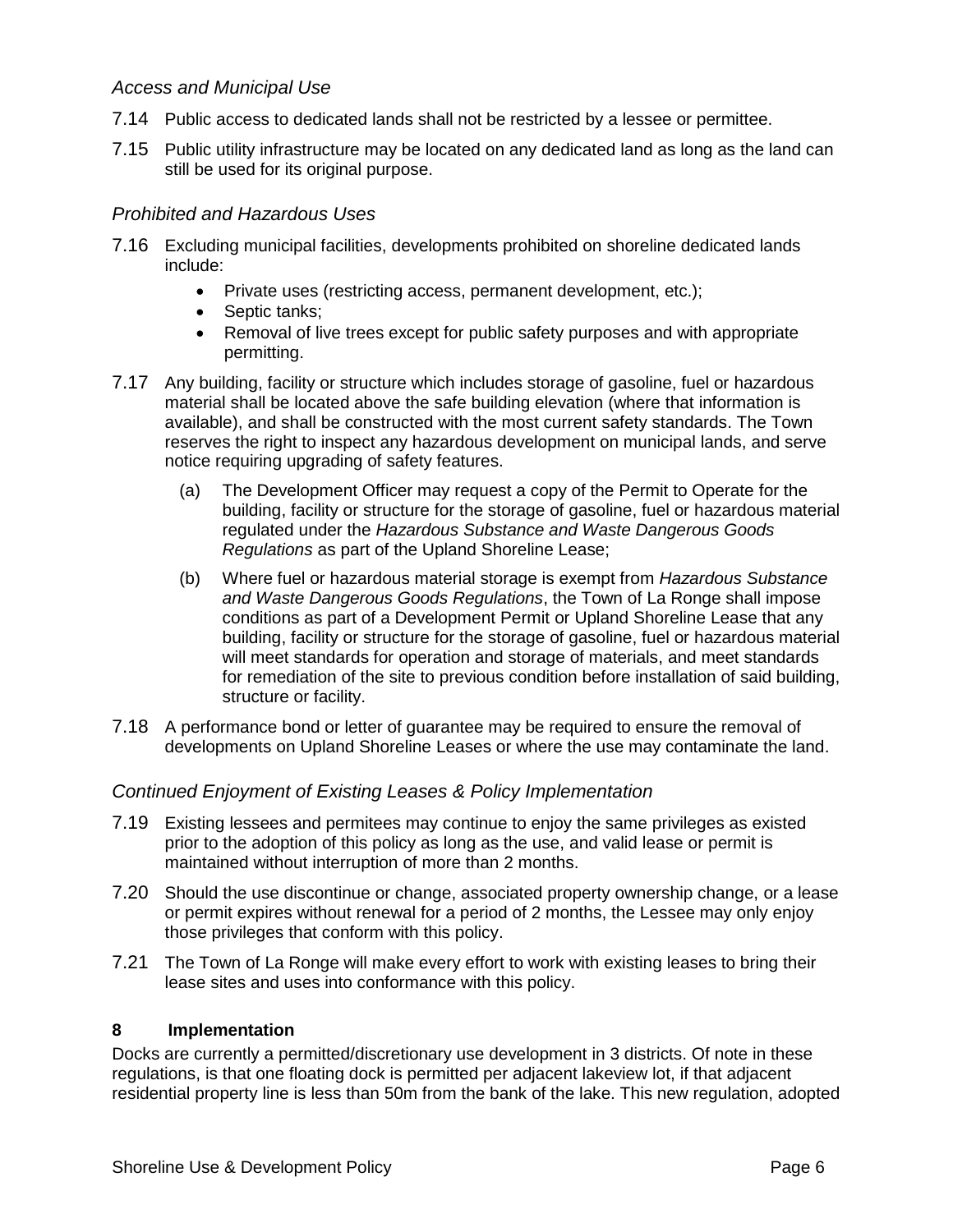in 2016 removes the requirement to lease for the purposes of accessing a residential use dock. Upon the adoption of this policy, those with docks on municipal reserve zoned RP – Recreation and Park, and those with docks on C3 – Shoreline Commercial or R1 – Low Density Residential properties shall be required to submit a permit application for their dock, and have a development permit issued with appropriate criteria as set in this policy.

Current lessees will experience lapse of their leases at the end of 2019, and the Town will provide them with the necessary information to apply for permits. Prior lessees may request new leases relevant to each circumstance. Lakeview and lakefront property owners will all be required to obtain a permit for their dock, and pay the appropriate development permit application fee.

Dock permits will be issued as a 'permitted use' development on municipal land. The permit will apply to all types of dock development and specify if the dock will be removed in the winter months or remain in place. Dock owners will be requested to notify the Town in writing when the dock is placed and removed from the shoreline.

Where current lessees use and wish to maintain their lease for the upland shoreline area on municipally controlled lands, the lessee shall notify the municipality. The adoption of this policy will serve as implicit Council approval to all leases where such notification is received. The transition to this policy will not be considered an interruption of a valid lease.

Where a dock exists at the time of adoption of this policy in any zoning district, and either private or public property, the Town will strive to facilitate permitting and provide a reasonable grace period from its adoption for dock owners to apply and receive their permit starting in the year 2020.

Enforcement, where required, shall be undertaken per section 3.16 of Bylaw No. 572/16 *Town of La Ronge Zoning Bylaw*, and section 242 of *The Planning and Development Act, 2007.*

#### **9 Legal Reference**

*Town of La Ronge Official Community Plan Bylaw No. 571/16 Town of La Ronge Zoning Bylaw No. 572/16 The Northern Municipalities Act, 2010 The Planning and Development Act, 2007 The Dedicated Lands Regulations, 2009 The Statements of Provincial Interest Regulations*

#### **Other Relevant Legislation**

*Hazardous Substance and Waste Dangerous Goods Regulations The Parks Act The Environmental Protection and Management Act, 2010*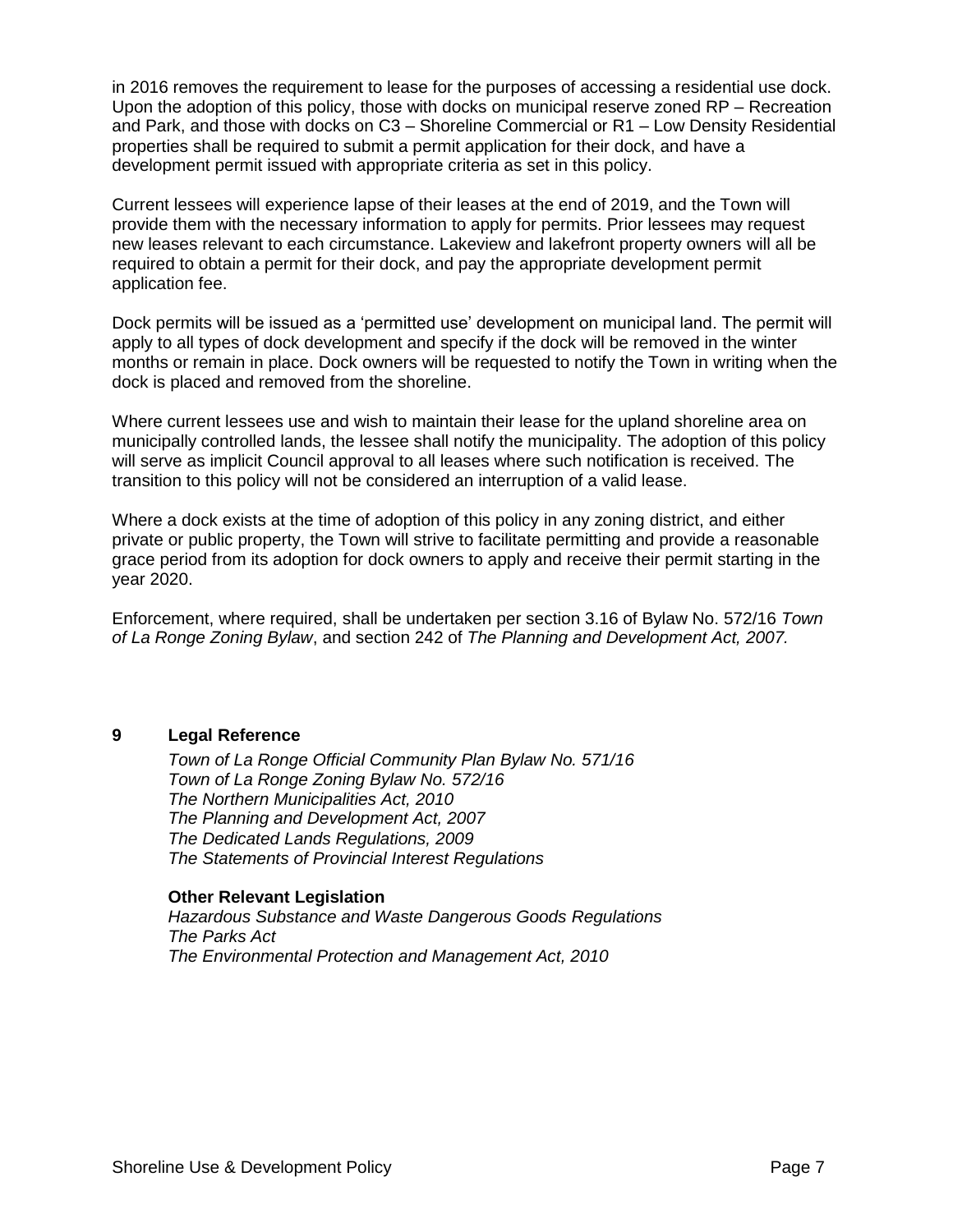#### *APPENDIX: Bylaw No. 572/16 Town of La Ronge Zoning Bylaw*

#### *Section 4.31 Shoreline Development*

*4.31.1 Council consideration of shoreline development (see Figure 24: Shoreline Development) proposals will include:* 

- *a. known estimated peak water levels;*
- *b. identification of vulnerable areas;*
- *c. impact on aquatic life and habitat;*
- *d. impact on groundwater and surface drainage; and*
- *e. plans for preservation and restoration of the natural shoreline.*
- *4.31.2 All applications shall include approvals, where applicable, from federal and provincial agencies charged with the protection and conservation of shorelines and water bodies.*
- *4.31.3 Boathouses are prohibited in every district.*
- *4.31.4 In any district where a boat dock is permitted, a boat lift shall also be permitted.*
- *4.31.5 Docks shall not have a roof or covered structure.*
- *4.31.6 All requirements of the PDA and Dedicated Lands Regulations shall apply on dedicated shoreline parcels.*
- *4.31.7 In the RP - Recreation and Park District:*
	- *a. one floating dock is permitted per adjacent lakeview lot (see Figure 24: Shoreline Development), located a distance of less than 50 m (164 ft) from the rear lot line to the bank of the lake;*
	- *b. all shoreline developments shall be temporary;*
	- *c. community stairs or walkways to provide public access to a waterway are permitted; and*
	- *d. developments on dedicated lands, pursuant to the PDA, will remain accessible to the general public.*
- *4.31.8 In any Commercial District:* 
	- *a. storage of hazardous or explosive materials will comply with all applicable legislation;*
	- *b. marina construction and maintenance will comply with all applicable legislation and all requirements of this bylaw;*

*c. no hard landscaping or gravel is allowed within 3 m (10 ft) of the bank of the lake unless berms or ground cover are put in place to prevent erosion or runoff into the lake; and d. no fill is to be placed in the lake. Where fill or grading takes place on the bank sloping to the lake, berms or ground cover are required to be put in place to prevent erosion or runoff into the lake.*





 $\Box$  Upland  $-$  has another property between it and the lake.

Lakeview - has municipally owned dedicated shoreline between it and the lake.

 $\Box$  Semi-Lakeview  $-$  has a road and/or dedicated shoreline between it and the lake.

Lakefront - parcel boundary is in common with the lake.

- $\blacksquare$  Recreation and Park  $-$  municipally owned shoreline which may be dedicated and subject to The Planning and Development Act, 2007.
- $\blacksquare$  Water  $-$  the lake.